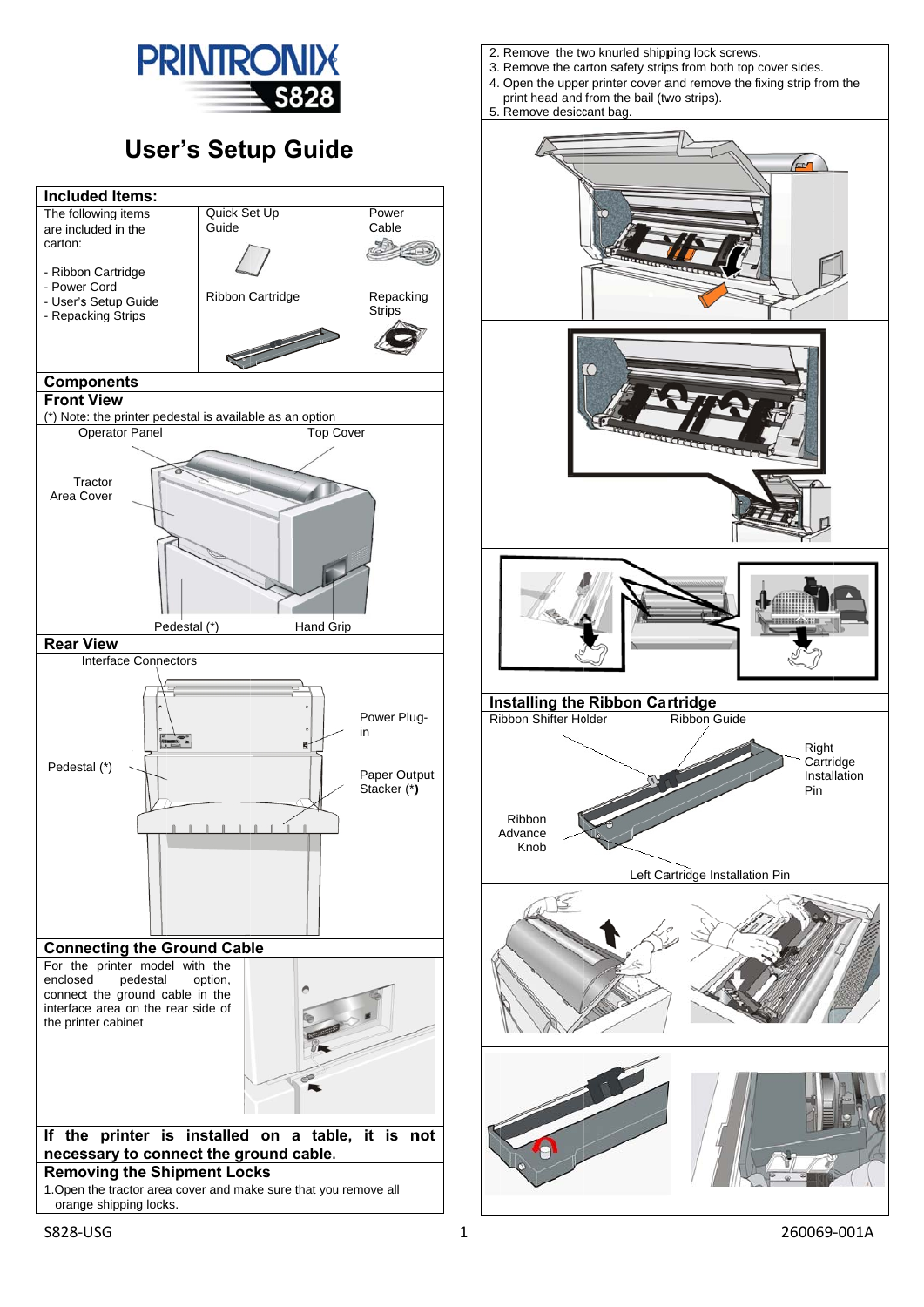

We recommend that you use a Genuine Printronix ribbon cartridge. To install the ribbon cartridge, follow these steps:

- 1. Remove the ribbon cartridge from the package. Locate the ribbon guide, snap arm, ribbon advance knob, and the ribbon mounting pins.
- 2. Turn the ribbon advance knob in the direction of the arrow to take up any slack in the ribbon. If the ribbon does not move, contact your place of ribbon purchase to replace the ribbon cartridge.
- 3. Open the top cover using the small handles on either side of the top cover.
- 4. Slide the print head to the center of the printer.

S828‐ USG

5. Align the cartridge pins with the locking grooves on the left and

right cartridge supports.

- 6. Position the ribb bon guide over t the print head, holding it perpendicular to the print head.
- 7. Turn the ribbon advance knob to take up any slack in the ribbon.
- 8. Position the snap arm with the small lever up onto the ribbon lift assembly. Push the snap arm down onto the ribbon lift assembly until it snaps into place.
- 9. Align the ribbon mounting pins on the left and right side of the ribbon cartridge with the slots in the cartridge supports. Snap the ribbon cartridge down into place.
- 10. Turn the ribbon advance knob again in the direction of the arrow to take up any slack in the ribbon, as you slide the print head back and forth to ensure that the ribbon guide runs freely along the ribbon.
- 11. If the ribbon is not running freely, or to ensure that you have installed the ribbon cartridge correctly, ensure that:
- a. The left and right ribbon mounting pins are securely snapped into the cartridge supports.
- b. There are not twists or folds in the ribbon.
- c. The ribbon is not catching on the print head.
- the ribbon cartridge. Contact your place of ribbon cartridge<br>
purchase if you believe that the ribbon is faulty.<br>
12.Close the top printer cover.<br> **Loading Fanfold Paper**<br>
This sequence describes how to load the fanfold pa c.The ribbon is not catching on the print head.<br>d.The ribbon moves when you turn the ribbon advance knob in the direction of the arrow. If the ribbon does not move, replace the ribbon cartridge. Contact your place of ribbon cartridge purchase if you believe that the ribbon is faulty.

## 12 2.Close the top printer cover. **Loading Fanfold Paper**

tractor (default). For the other paper paths please see the Administrator's Manual at Printronix.com.

- 1. Turn the printer on.
- 2. Lift up Tractor Area Cover.
- 3. Open the Push tractors cover turning it upwards and lay it on the top of the printer.
- 4. Unlock the tractors by moving the sprocket levers up. Slide the left tractor to the left.
- 5. Space the paper guides along the tractor bar. Open the left and right sprocket covers.
- 6. Hold the fanfold paper in front of the sprockets and insert the paper perforation on the left sprocket pins and close the left sprocket cover.
- 7. Insert the paper on the right sprocket pins and make sure the paper is under the paper sensor, and close the right sprocket cover.
- 8. Match the left sprocket for the first printing position, that is the left margin must match the  $9<sup>th</sup>$  mark on the printer cabinet.
- Note: Aligning the left-hand edge of the paper past the 22<sup>nd</sup> spacer on the printer cabinet will cause the paper to be misaligned with the Paper Load Sensor resulting in a LOAD PAPER error.
- 9. Adjust the right sprocket gently to remove slack from the paper. Lock the left and right sprockets moving the sprocket levers to the up position.
- 10. Close the Push tractors cover.
- 11 1.Close Tractor area cover.
- 12. Press the **READY** key to take the printer Not Ready.
- 13. Press the LOAD/EJECT key to load the paper into the printer.
- 14. Press the **READY** key to put the printer Ready.